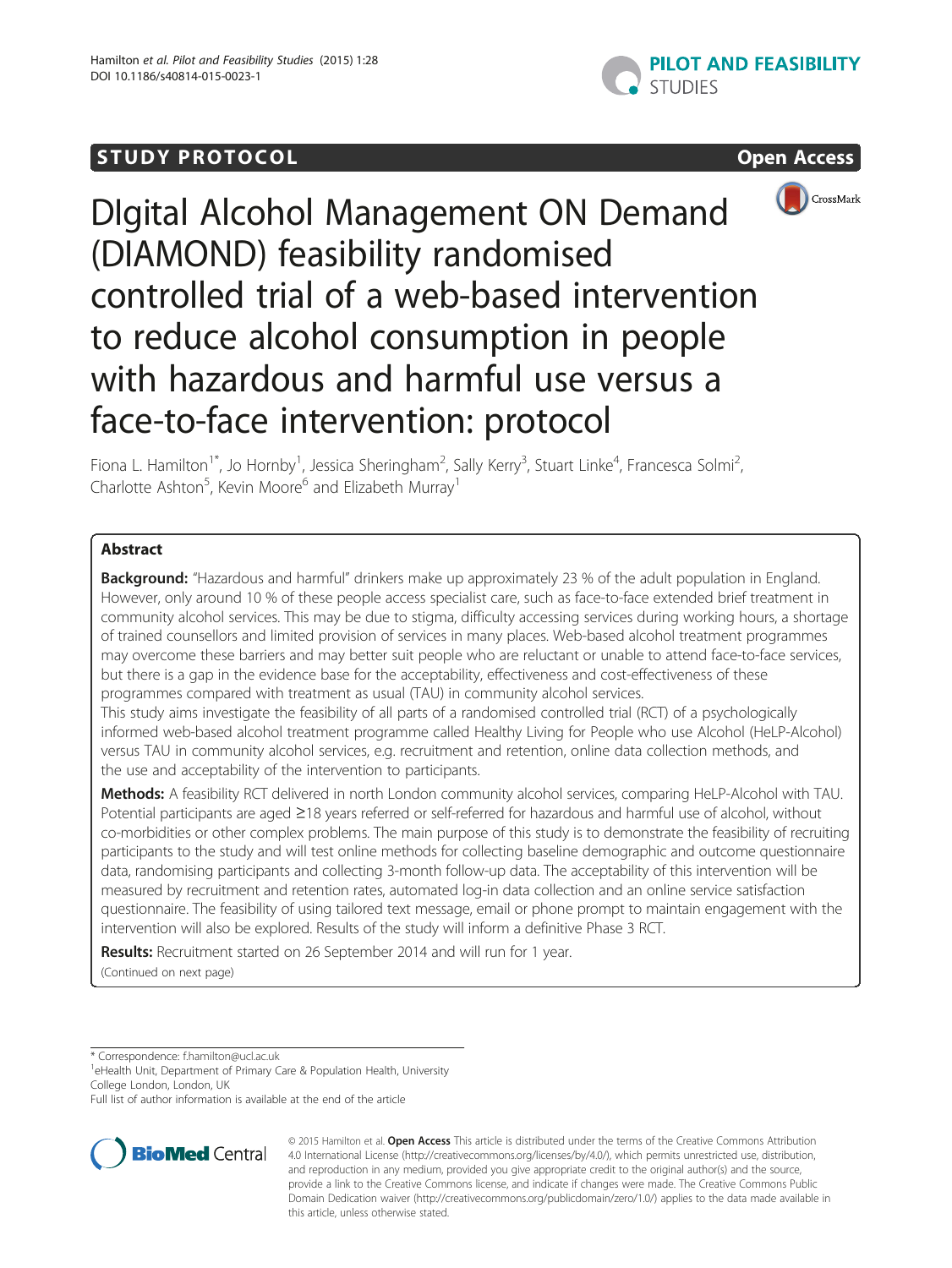#### (Continued from previous page)

Conclusion: The proposed trial will provide data to inform a fully powered non-inferiority effectiveness and cost-effectiveness RCT comparing HeLP-Alcohol with TAU.

Trial registration: [ISRCTN31789096](http://www.isrctn.com/ISRCTN31789096).

Keywords: Alcohol, Brief intervention, Digital intervention, Randomised controlled trial

## Background

Alcohol is the second biggest lifestyle risk factor for disease and premature mortality after smoking [[1](#page-6-0)]. Alcohol misuse is estimated to cost the UK around £21 billion per year [[2, 3\]](#page-6-0). This includes National Health Service (NHS) costs for treating accidents, assaults resulting from alcohol intoxication, conditions such as liver disease, cardiovascular disease and cancers, and the cost of alcohol treatment services. Societal costs include those associated with absenteeism, unemployment, family breakdown, road traffic collisions and crime.

These costs are mainly due to the large number of "hazardous and harmful" drinkers who make up approximately 23 % of the adult population; about 7.1 million people in England [\[4\]](#page-6-0). Hazardous drinkers are those whose alcohol intake is greater than government recommended limits (14 units a week for women and 21 units for men; or 2–3 units daily for women and 3–4 units for men). Harmful drinkers are those drinking more than recommended limits, and experiencing alcohol-related harm, but without symptoms of physical or psychological dependence. About 3.6 % of the population (1.1 million) people in England are dependent on alcohol.

People drinking at hazardous or harmful levels can respond well to a tiered approach to treatment [[5](#page-6-0)]. Tier 1 is identification and brief advice (IBA), also known as screening and brief intervention (SBI). This may be conducted by a health professional in any setting, for example general practice or accident and emergency department (A&E). Identification is through the use of validated questionnaires such as the Alcohol Use Disorders Identification Test (AUDIT) [[6](#page-6-0)], or shortened versions of AUDIT such as AUDIT Consumption (AUDIT-C) [\[7\]](#page-6-0) or the Fast Alcohol Screening Test (FAST) [\[8\]](#page-6-0). Brief advice involves a short conversation about the risks of alcohol use at the current level, advice on reducing drinking levels and sources of self-help, usually supplemented with a leaflet [[9\]](#page-6-0). Tier 2/3 treatments are provided at community alcohol drug and alcohol services, which offer more specialised treatment for people who need more than IBA, including extended brief intervention face-to-face, either individually or in groups, and complimentary therapies tailored to the individual. Tier 4 is detoxification and other treatment targeted at dependent drinkers with significant co-morbidities such as liver disease, severe mental health problems or multiple substance misuse.

IBA for hazardous and harmful drinking results in a significant and sustained reduction in alcohol consumption, which has been quantified in a meta-analysis by Kaner et al. [[10\]](#page-6-0) as a mean difference of −38 g of alcohol a week (CI −53 to −23 g) compared with control treatments. This translates to a reduction in average weekly intake of around four standard UK drinks  $(1 \text{ unit} = 8 \text{ g})$ alcohol). IBA is also likely to be cost-saving [[11\]](#page-6-0). Despite this, not everyone who drinks at hazardous or harmful levels will find IBA sufficient to help them reduce their drinking and will need to access Tier 2/3 services.

There are enormous challenges in meeting demand for Tier 2/3 services, and estimates suggest only 6 to 10 % of people with problem alcohol use are accessing specialist treatment in England [\[4](#page-6-0), [12\]](#page-6-0). Over the last several years commissioners of drug and alcohol services have faced a funding deficit [\[13\]](#page-6-0). This has inevitably resulted in a shortage of trained alcohol counsellors, with skills over and above the generic competencies that all primary care and A&E health care professionals need to provide IBA. In addition, hazardous or harmful alcohol use is recognised to be a relapsing and remitting condition so patients may need to access help repeatedly. Even if services are available, people may be reluctant to attend due to perceived stigma of having alcohol problems, or they may work and so cannot attend during working hours.

Online interventions could address these challenges. Internet use is widespread: 84 % of households in Great Britain having access to the internet, 76 % of adults use the internet every day and 58 % use a mobile phone to do so [[14](#page-6-0)]. Online interventions are relatively inexpensive to set up, are convenient to access and provide anonymity, which is important to people with stigmatising conditions. A recent systematic review has shown that online interventions may be effective and cost-effective in treating hazardous and harmful alcohol use [[15\]](#page-6-0). The feasibility of providing online interventions similar to Tier 2/3 community alcohol services has been demonstrated and also found to be acceptable to alcohol counsellors [[16\]](#page-6-0). However, much of the research to date has looked at online interventions for IBA, largely in student populations. There are relatively few data demonstrating the effectiveness of extended brief intervention in adult populations of hazardous and harmful drinkers, and no data comparing face-to-face treatment with online treatment.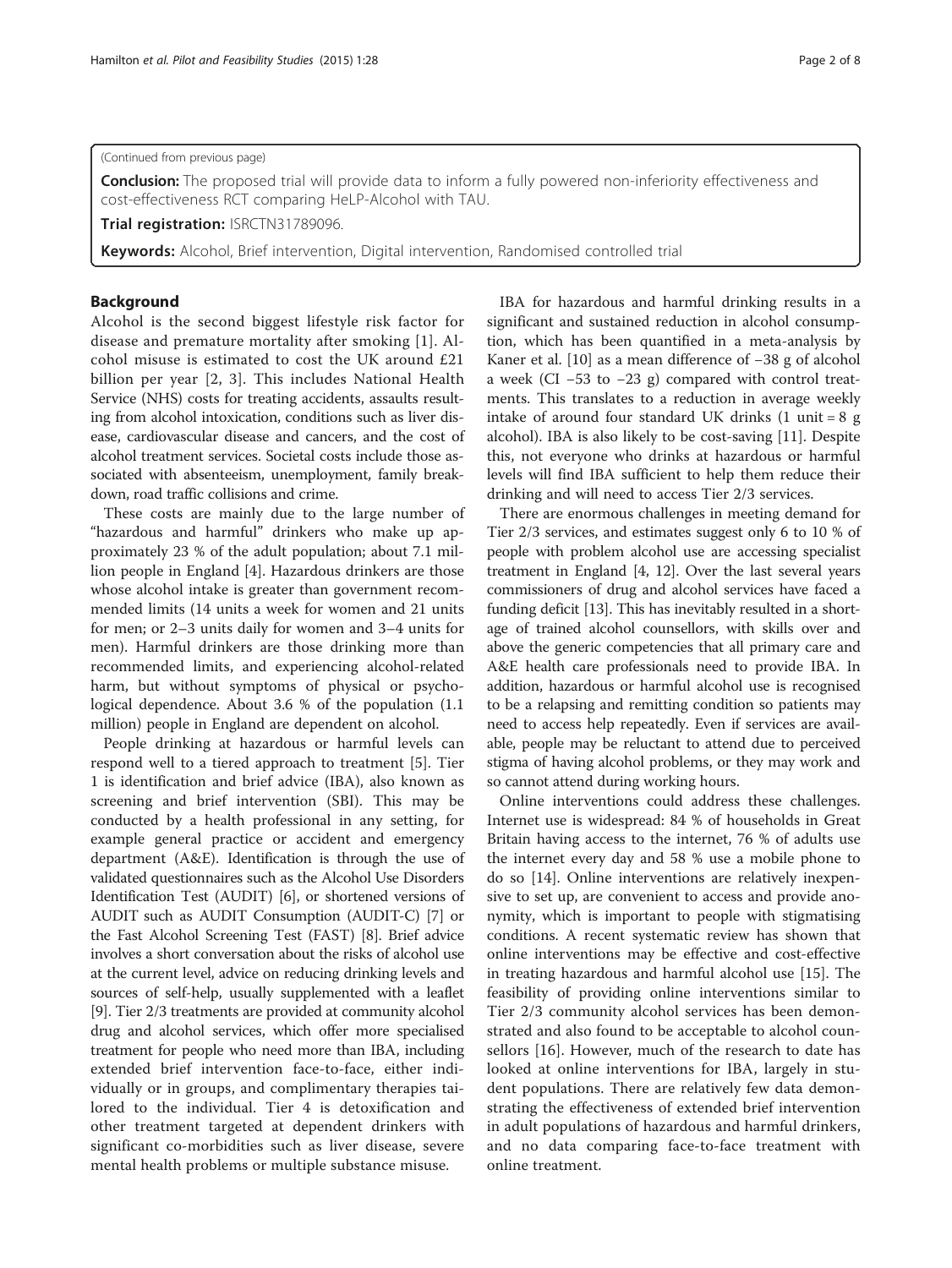A fully powered Phase 3 randomised controlled trial (RCT) could address these gaps in knowledge, but there are recognised challenges with trials of web-based interventions, hence we propose to undertake a feasibility RCT first. The challenges include low engagement rates and attrition (non-use or fall-off in engagement with the intervention [\[17\]](#page-6-0)), which limit their effectiveness, and high dropout rates (e.g. failure to complete follow-up questionnaires) seen in online trials [[18\]](#page-6-0). There is also the potential for widening the digital divide, leading to health inequalities, as people from more deprived groups are less likely to have access to the internet and older people may have limitations in readiness and capacity to use online technologies [\[19](#page-6-0), [20](#page-6-0)]. In light of these challenges, we feel that a feasibility study is required prior to applying for funding to carry out a Phase 3 RCT designed to test the hypothesis that supported access to an online alcohol intervention which mirrors treatment in community alcohol services is as effective, and more cost-effective, than traditional face to face treatments.

## Aims of the trial

The overall aim of this study is to determine the feasibility of conducting a RCT comparing supported access to a web-based Tier 2/3 treatment called Healthy Living for People who use Alcohol (HeLP-Alcohol) with usual care (face-to-face treatment in community alcohol services). The feasibility study will determine recruitment and retention rates and acceptability of the intervention; will test the online randomisation and data collection instruments at baseline and at 3 months; and will test methods to promote participant engagement with the intervention. We will also estimate health professional time involved in facilitating both arms of the trial. The outcomes of this feasibility study will inform a fully powered Phase 3 randomised controlled effectiveness trial and an economic evaluation.

## Methods

## Design

This is a randomised controlled feasibility trial.

#### Setting

The London boroughs of Camden, Islington and Haringey have agreed to participate in the study, and we have recruited four community alcohol services to take part. Teams will be trained in good clinical practice (including trial paperwork, confidentiality, data management/clinical governance) and supported in recruiting and consenting participants.

#### Population

We will recruit hazardous and harmful drinkers, identified using a validated screening tool such as AUDIT and referred from primary care, secondary care or selfreferred, to community alcohol services.

- *Inclusion criteria*: patients are eligible to take part in the trial if they are aged 18 or over at time of screening; have a diagnosis of an alcohol use disorder using AUDIT criteria (score 8 or over); have a stable place of residence; provide informed consent for randomisation, treatment and follow-up; are willing and able to use a computer to access an online alcohol treatment programme.
- Exclusion criteria: patients are excluded from the trial if they have undergone treatment for substance use or primary drug dependence (excluding nicotine) in the previous 90 days; are already receiving help for an alcohol use disorder; have outstanding legal issues likely to lead to imprisonment; have severe physical dependency on alcohol (Leeds Dependence Questionnaire >20) or severe and complex co-existing physical or mental health problems, or are at risk of self-harm or suicide; are unable to consult in English without an interpreter; or if they are pregnant. If alcohol counsellors have concerns about a client regarding child protection issues or domestic violence, they will also be excluded. Patients without prior internet experience or without home access to the internet will not be excluded, but will be offered additional training as part of their facilitated access to the web-based alcohol treatment programme. All participants will be given information about local free or low-cost public internet access points, such as libraries, health centres and cluster rooms and local sources of support.

#### Intervention

Supported access to HeLP-Alcohol, a modular, webbased alcohol treatment programme for people who drink at hazardous and harmful levels but who are not dependent on alcohol. HeLP-Alcohol is designed to be used over a 6-week period and has three evidencebased phases based on Motivational Interviewing, Computerised Cognitive Behavioural Therapy, and Relapse Prevention. Users can set up tailored text message or email prompts to help them achieve their drinking goals. Participants will also receive a weekly text message, email or phone call to encourage use of the website.

#### Comparator

Treatment as usual (TAU) at participating community alcohol services.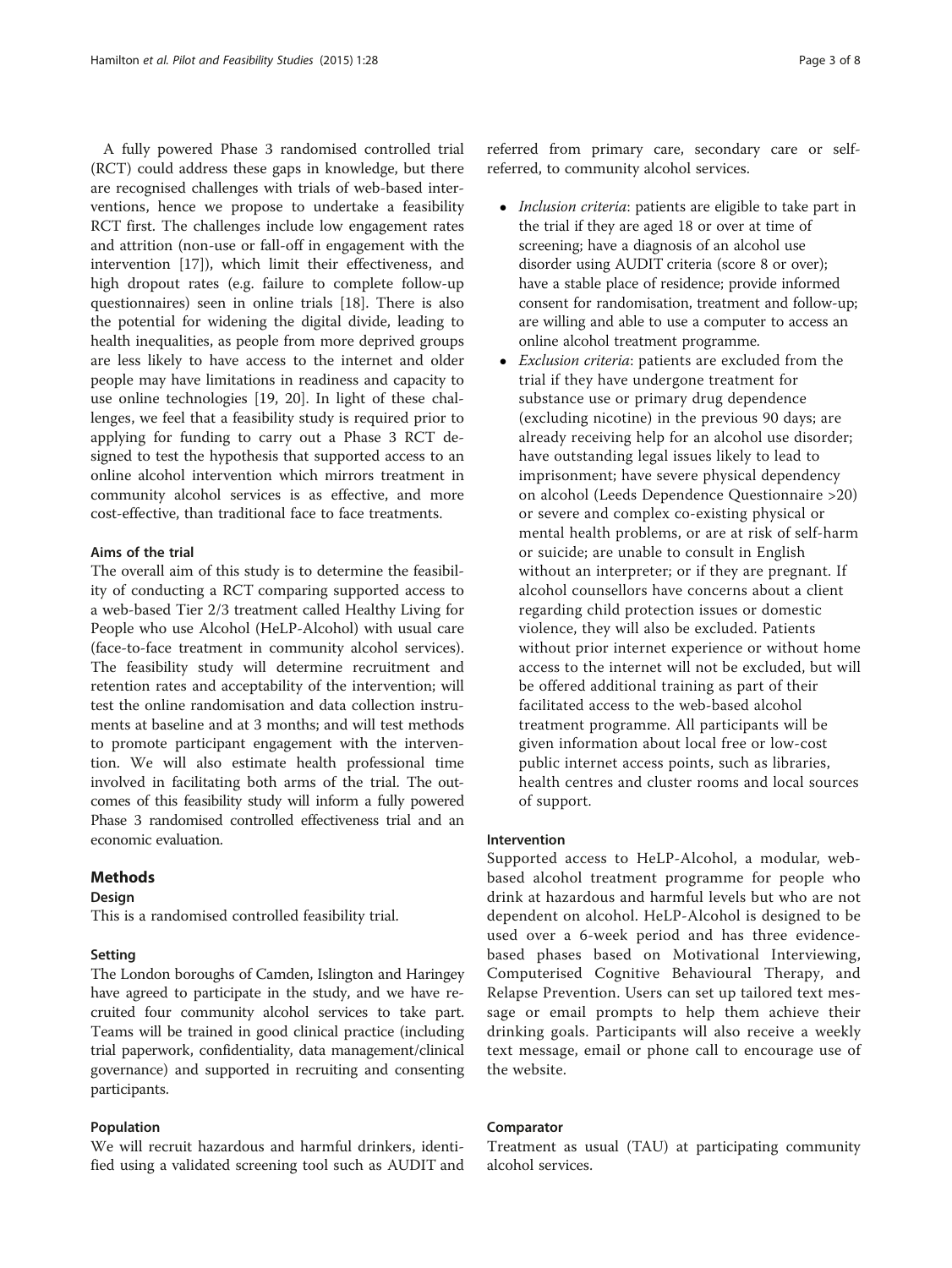## Recruitment

Clients will attend their assessment appointment with an alcohol counsellor as usual. If the alcohol counsellor considers the client meets the inclusion criteria for the trial (detailed above) they will discuss the trial with the client and provide written information and ask them to sign the consent form if they express interest in taking part. The client will be given a 24-hour "cooling off" period to decide whether or not to proceed.

### Data collection

If the client wishes to participate, they will be allocated a trial identification number linked to their email address and mobile phone number. All data will be collected anonymously online. All participants will be emailed a link to complete the baseline data collection questionnaires (see outcome measures, below). After they have completed the questionnaires, they will then be individually randomised by computer to the intervention or TAU. Those randomised to the intervention will be emailed a link to HeLP-Alcohol and those randomised to TAU will be directed back to their community alcohol service. All participants will be emailed another request for follow-up data collection 3 months after randomisation. For those participants who do not respond to the first email, there will be another two follow-up emails and then a phone call or text message request. See Fig. [1](#page-4-0) for CONSORT participant flow diagram [[21\]](#page-7-0).

## Outcome measures Primary outcomes

- 1. Recruitment as a percentage of eligible patients.
- 2. Retention measured by completeness of online data collection for each arm at baseline and at 3 months as a percentage of patients randomised.

## Secondary outcomes

- 3. Demographic characteristics of participants recruited to each arm: age, sex, ethnic group, highest educational attainment and area deprivation (measured by Index of Multiple Deprivation) will be recorded at baseline, which will enable us to determine if there are inequalities in retention and use of the online intervention (for those randomised to this arm).
- 4. Outcome measures to be collected at baseline and at 3 months will include:
	- (a) Unit consumption of alcohol per week (using TOT-AL, an online beverage-specific measure [\[22\]](#page-7-0) which requires participants to enter the type and quantity of alcohol drinks consumed on each day of the past week)
- (b) Alcohol Use Disorders Identification Test (AUDIT) score [[6\]](#page-6-0), a method of screening for excessive drinking, developed by the World Health Organization (WHO) for use across a range of health settings
- (c) Current psychological global distress score (using CORE-10 [[23](#page-7-0)] developed and validated as a nonproprietary measure of psychological distress)
- (d) Well-being scores (using EQ-5D [[24](#page-7-0)])
- (e) Self-efficacy (using SCQ-8 [[25](#page-7-0)]).
- 5. Outcome measures to be collected at 3 months:
	- (a) Adherence to the intervention (for those randomised to this arm), measured through automated recording of numbers of log-ins and numbers of pages visited at each log-in
	- (b) Other sources of support accessed during treatment (e.g. group therapy; horticulture; acupuncture; art therapy; other therapies)
	- (c) Participant satisfaction with care (measured using the 8-item Client Satisfaction Questionnaire (CSQ-8), developed as a measure of satisfaction for mental health services, [[26](#page-7-0), [27](#page-7-0)] and used for assessing satisfaction with alcohol and other substance misuse programme) [[28](#page-7-0)].

## Sample size

As this is a feasibility study a formal sample size calculation is not required, but we estimated the number of participants required as around 10 % of the number required for the Phase 3 trial [[29](#page-7-0)]. The sample size calculation for the Phase 3 trial suggests we need to recruit 1665 participants. Given the participant population, a high level of attrition may be anticipated. We therefore aim to recruit 200 participants to the feasibility trial to inform the design and sample size of the Phase 3 RCT.

## Data handling and record keeping

Data from the website will be saved to a trial database which complies with the requirements of Good Clinical Practice and is maintained by the website developer. Data will be exported for analysis via UCL's Identifiable Data Handling Solution (IDHS), which utilises a secure link to a secure drop box using ID numbers only and no identifying information. Participant contact details will be kept in a locked filing cabinet on university premises. Participant information at trial sites will also be kept securely according to local policies. The project has been registered with the UCL Data Protection Officer according to UCL Data Protection Policy.

#### Statistical analysis

As this is a feasibility RCT, no hypothesis is to be tested. The aim of the trial is to determine estimates of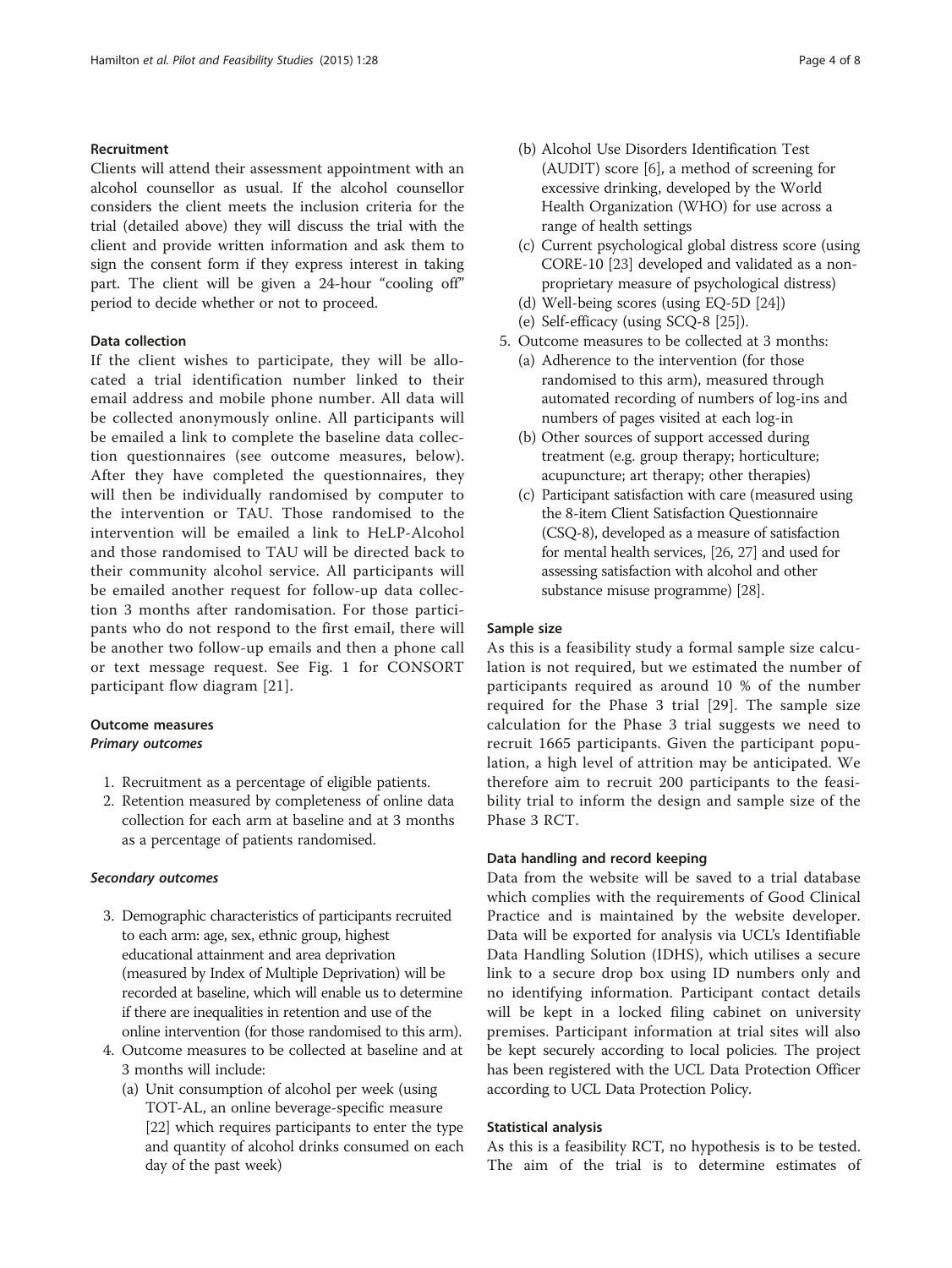<span id="page-4-0"></span>

recruitment and retention rates, to determine acceptability of the intervention and to provide parameters for the power calculation for a Phase 3 trial. Success criteria for recruitment and retention will be 84 and 75 %, respectively, as per the UKATT trial [\[30](#page-7-0)].

The analysis will be mainly descriptive. Descriptive statistics will be used to compare demographic characteristics of those completing each arm of the trial with those lost to follow-up. We will use multivariate logistic regression with robust confidence intervals (CI) to examine the impact of age, gender, ethnicity and deprivation level on these outcomes.

We will perform an analysis using regression of outcome on randomised group, adjusted for baseline value of outcome (for those outcomes measured at baseline) and other variables (age, gender, ethnicity

and deprivation level) to compare the two arms using the following outcome measures at 3 months. Differences between the intervention and control groups for continuous variables with skewed distribution, e.g. alcohol consumption, will be log transformed, following a similar analysis to that by Wallace et al. [[31](#page-7-0)]:

- Change in mean unit consumption of alcohol per week;
- Change in AUDIT score;
- Change in level of current psychological global distress score;
- Change in self-efficacy score;
- Acceptability of intervention using CSO-8;
- Use of additional sources of support accessed during the trial period.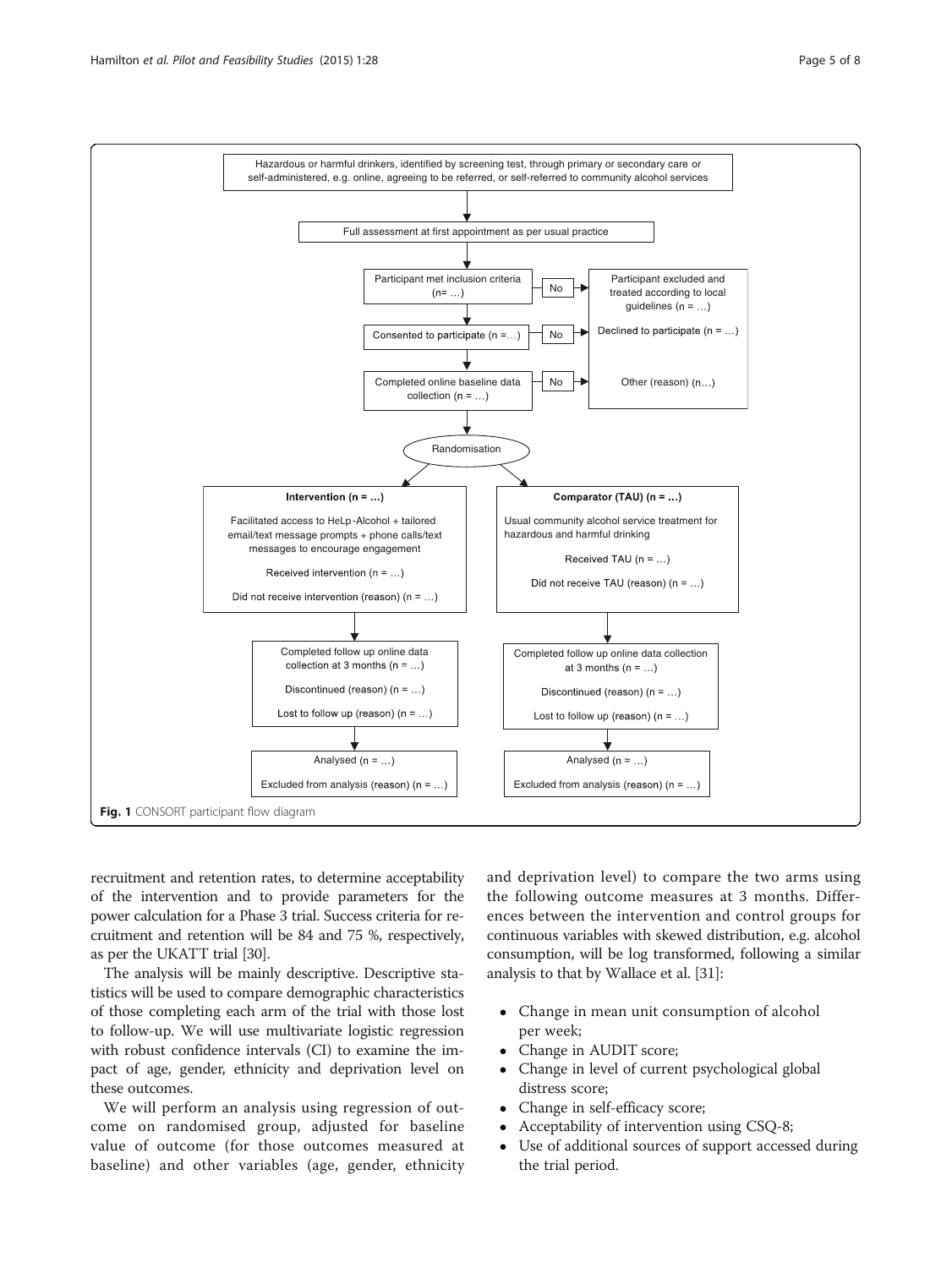For the intervention group, we will examine adherence to the intervention, measured through automated recording of numbers of log-ins and numbers of pages visited at each log-in. We will conduct within-group analysis using linear regression to examine the impact of age, gender, ethnicity and deprivation on use of the intervention (number of log-ins, number of pages accessed, number of modules completed).

Missing data will be handled as follows:

- The primary analysis will be the mean difference in changes from baseline in all outcome variables between intervention and control groups at 3 months, using all available results but without imputation of missing data. Secondary analyses will include all randomised individuals by assuming that non-responders have no change in any missing outcome measures;
- For use of the intervention, data will be largely complete as automatically collected by the website.

#### Trial status

We started recruiting patients to the trial in September 2014. Recruitment will run for 1 year, with data collection complete by end-December 2015.

#### **Discussion**

Hazardous and harmful alcohol use is a growing problem in the UK. Face-to-face treatment is only accessed by around 10 % of those who could benefit, for several reasons, of which the most important are lack of provision, stigma and inconvenience. We have developed a psychologically informed web-based alcohol programme which may help fill this gap in access, but its effectiveness, cost-effectiveness and equality of access compared with usual treatment in community alcohol services need to be ascertained in a fully powered RCT. The results of this feasibility RCT will provide useful evidence for commissioners of alcohol services as previous studies of web-based treatments for hazardous and harmful alcohol use have been conducted mainly online, for example, comparing websites with and without interaction or feedback [[31\]](#page-7-0).

Conducting a Phase 3 RCT to compare a web-based alcohol treatment programme with face-to-face community alcohol treatment is likely to face challenges, hence the need for the feasibility study. Recruitment and retention rates in the feasibility RCT will give an indication of the acceptability of the trial to patients with problem alcohol use. Other methods such as qualitative interviews may give a better idea of acceptability or otherwise, both of the trial and the intervention, and we aim to undertake a separate qualitative study with participants and alcohol counsellors in due

course. However, it may not be possible to get the views of people who decline to participate in the trial as they are likely to decline to take part in a qualitative study as well. It is also not possible to determine the characteristics of those who decline to take part as we are not able to collect their demographic data if they have not consented to be in the study. However, we will have access to summary data for all clients seen by a service as the services collect this data for their own evaluations, so this may give us some indication of the characteristics of those who decline to participate compared with those who consent.

It may be that potentially eligible clients do not wish to participate in a trial where there is a chance of being randomised to a website when they may have a preference for face-to-face counselling, or they may not have easy access to a computer, or feel confident using a computer. If they mention a reason for not participating when their alcohol counsellor discusses the trial with them, then we may pick this up from the qualitative interviews with counsellors.

Alcohol counsellors themselves may not find it acceptable to recruit people to a trial where they have a 50 % chance of being randomised to a website. The counsellors may only ask people who they think will be computer-literate, or may not ask those who they worry might disengage with the service if they are not seen face-to-face (selection bias). There may be other reasons why counsellors do not recruit potential recruits which may come out in the interviews, including time pressures and competing priorities.

We chose community alcohol services to as a recruitment setting because we expected that our target population would present to these services in sufficient numbers. However, as we are excluding hazardous or harmful drinkers who have co-morbidities or complex problems such as other substance misuse, eligible clients may not in fact present in sufficient numbers to recruit successfully from this setting.

As previously discussed, attrition from online programmes and online trials is a common problem [\[17](#page-6-0)]. We hope to overcome this using text message, email and telephone prompts as previous studies suggests such prompts can improve engagement [\[32](#page-7-0)]. We will also collect data on other sources of help accessed during the study, participants' satisfaction with the intervention and estimates of health professional time for each arm, which will inform the main trial.

The proposed feasibility study is therefore important in order to identify these challenges prior to designing the Phase 3 trial, to test online data collection, randomisation methods and the prompts to encourage continued use of the intervention. Data from this study will also be used to refine the sample size calculation for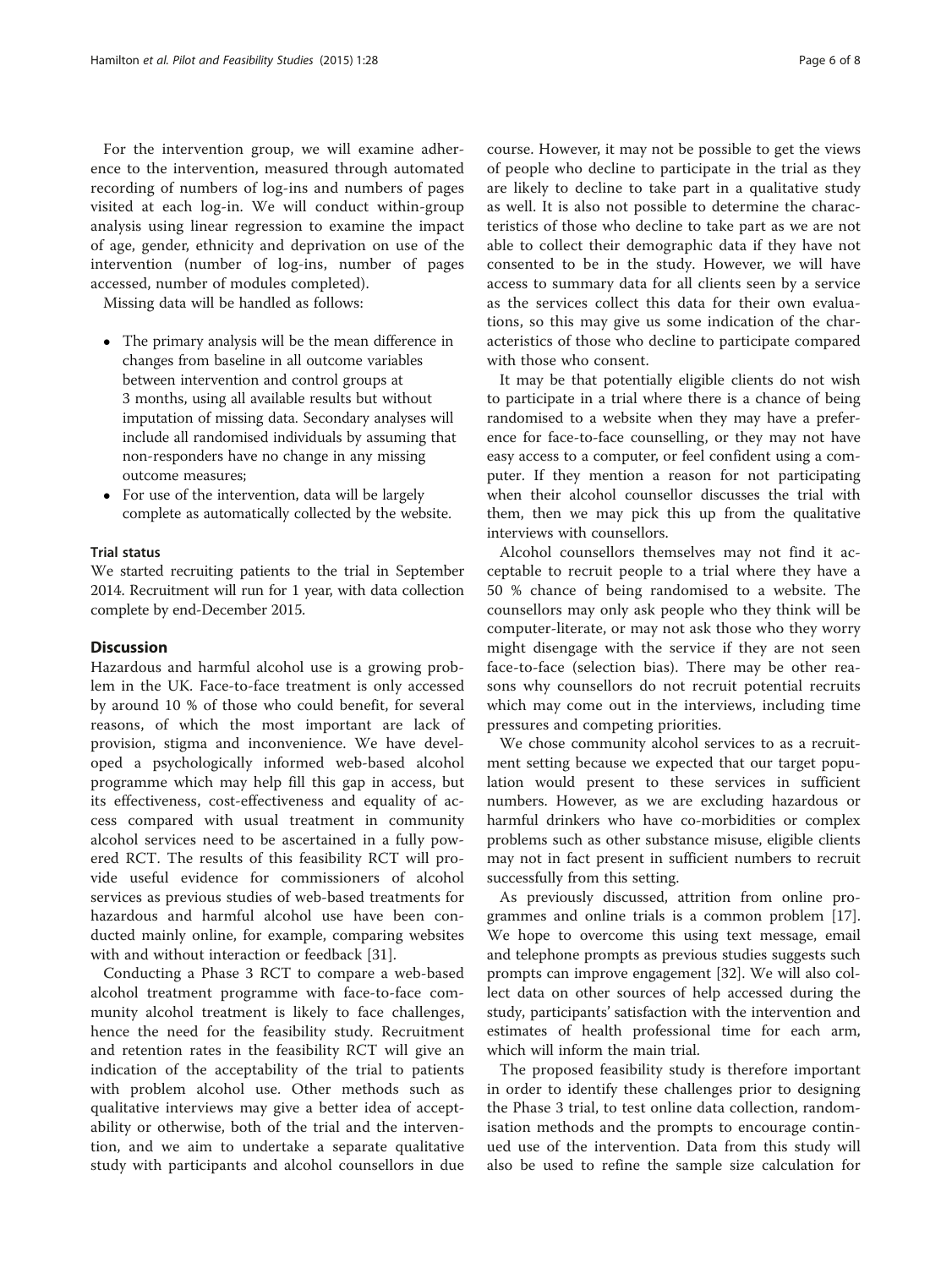<span id="page-6-0"></span>the Phase 3 RCT. Our hypothesis is that supported access to HeLP-Alcohol is of equal effectiveness as TAU. The RCT will be designed to have 90 % power to detect (at a 5 % significance level) a difference in mean weekly alcohol consumption of 15 % between intervention and TAU groups (if such a difference occurs). The assumptions are (i) standard deviation of alcohol consumption at follow-up is equal to 85 % of the mean and (ii) a correlation between baseline and follow-up alcohol consumption of 0.40, as found in a previous RCT of an online alcohol intervention [[30\]](#page-7-0); (iii) a follow-up rate of 75 % at 12 months, based on the experience of UKATT [[33\]](#page-7-0); (iv) an intra-cluster correlation of 0.02 for the effect of alcohol counsellors, also based on the UKATT trial. The standard error of the mean difference in alcohol consumption will be about 5 %, so an estimated zero difference would have a 95 % confidence interval of −10 to +10 %. The definitive trial therefore requires 1665 participants.

If the definitive study shows that a web-based alcohol treatment programme is as effective as face to face treatment, then implementation of such a programme could increase patient choice, improve access to alcohol treatment for hazardous and harmful drinkers and lead to cost savings for treatment services and more widely for the NHS in treating alcohol-related health conditions, particularly for people who are reluctant or unable to attend face-to-face services.

#### **Abbreviations**

A&E: accident and emergency; AUDIT: Alcohol Use Disorders Identification Test; AUDIT-C: Alcohol Use Disorders Identification Test, Consumption; CSQ-8: Client Satisfaction Questionnaire; CORE-10: Clinical Outcomes in Routine Evaluation (10 item); EQ-5D: Euroqol 5-dimensions; FAST: Fast Alcohol Screening Test; HeLP-Alcohol: Healthy Living for People who use Alcohol; IBA: identification and brief advice; NHS: National Health Service; NRES: National Research Ethics Committee; SCQ-8: Situational Confidence Questionnaire (8 item); SBI: screening and brief intervention; TAU: treatment as usual; TOT-AL: TOTal past week ALcohol consumption; UK: United Kingdom; WHO: World Health Organization.

#### Competing interests

The authors declare that they have no competing interests.

#### Authors' contributions

EM conceived of the study. FH participated in its design and coordination and drafted the manuscript. All authors commented substantially on the protocol, and approved the final manuscript.

#### Acknowledgements

With thanks to our service-user representatives and other members of the DIAMOND Steering Committee for their feedback on the proposed research.

#### Funding

This paper presents independent research and was funded by the National Institute for Health Research Collaboration for Leadership in Applied Health Research and Care (NIHR CLAHRC) North Thames at Bart's Health NHS Trust. The views expressed are those of the author(s) and not necessarily those of the NHS, the NIHR or the Department of Health.

#### Author details

<sup>1</sup>eHealth Unit, Department of Primary Care & Population Health, University College London, London, UK.<sup>2</sup> Department of Applied Health Research, University College London, London, UK.<sup>3</sup> Centre for Primary Care and Public Health, Queen Mary University, London, UK. <sup>4</sup> Camden and Islington NHS Foundation Trust, London, UK.<sup>5</sup> Camden and Islington Public Health, London, UK. <sup>6</sup>Royal Free Hospital, London, UK.

#### Received: 9 January 2015 Accepted: 20 July 2015 Published online: 08 August 2015

#### References

- 1. Rehm J, Mathers C, Popova S, Thavorncharoensap M, Teerawattananon Y, Patra J. Global burden of disease and injury and economic cost attributable to alcohol use and alcohol-use disorders. Lancet. 2009;373(9682):2223–33. doi[:10.1016/S0140-6736\(09\)60746-7.](http://dx.doi.org/10.1016/S0140-6736(09)60746-7)
- 2. NICE, National Institute of Clinical Excellence. Alcohol-use disorders: preventing the development of hazardous and harmful drinking. NICE Public Health Guidance 24. London. 2010. [http://www.nice.org.uk/.](http://www.nice.org.uk/) 2010.
- 3. HM Government. The government's alcohol strategy. 2012. [www.official](http://www.official-documents.gov.uk)[documents.gov.uk.](http://www.official-documents.gov.uk)
- 4. Drummond C, Oyefoso A, Phillips T, Cheeta S, Deluca P, Perryman K, et al. Alcohol Needs Assessment Research Project (ANARP). The 2004 National Alcohol Needs Assessment for England. London: Department of Health; 2005.
- 5. Department of Health/National Treatment Agency for Substance Misuse. Models of care for alcohol misusers (MoCAM). 2006.
- 6. Bohn MJ, Babor TF, Kranzler HR. The Alcohol Use Disorders Identification Test (AUDIT): validation of a screening instrument for use in medical settings. J Stud Alcohol. 1995;56(4):423–32.
- 7. Bradley KA, DeBenedetti AF, Volk RJ, Williams EC, Frank D, Kivlahan DR. AUDIT-C as a brief screen for alcohol misuse in primary care. Alcohol Clin Exp Res. 2007;31(7):1208–17. doi:[10.1111/j.1530-0277.2007.00403.x](http://dx.doi.org/10.1111/j.1530-0277.2007.00403.x).
- 8. Hodgson R, Alwyn T, John B, Thom B, Smith A. The FAST alcohol screening test. Alcohol Alcohol. 2002;37(1):61–6.
- 9. NICE. Alcohol-use disorders: preventing the development of hazardous and harmful drinking. NICE Public Health Guidance 24. London: National Institute for Health and Clinical Excellence; 2010.
- 10. Kaner EFS, Dickinson HO, Beyer F, Pienaar E, Schlesinger C, Campbell F, et al. The effectiveness of brief alcohol interventions in primary care settings: a systematic review. Drug Alcohol Rev. 2009;28(3):301–23. doi[:10.1111/j.1465-3362.2009.00071.x](http://dx.doi.org/10.1111/j.1465-3362.2009.00071.x).
- 11. Purshouse RC, Brennan A, Rafia R, Latimer NR, Archer RJ, Angus CR, et al. Modelling the cost-effectiveness of alcohol screening and brief interventions in primary care in England. vol 2. 2013.
- 12. Commander M, Odell S, Williams K, Sashidharan S, Surtees P. Pathways to care for alcohol use disorders. J Public Health. 1999;21(1):65–9. doi[:10.1093/pubmed/21.1.65.](http://dx.doi.org/10.1093/pubmed/21.1.65)
- 13. Drummond DC. An alcohol strategy for England: the good, the bad and the ugly vol 5. 2004.
- 14. Office for National Statistics. Internet access households and individuals. 2014.
- 15. Khadjesari Z, Murray E, Hewitt C, Hartley S, Godfrey C. Can stand-alone computer-based interventions reduce alcohol consumption? A systematic review. Addiction. 2011;106(2):267–82. doi[:10.1111/j.1360-0443.2010.03214.x.](http://dx.doi.org/10.1111/j.1360-0443.2010.03214.x)
- 16. Murray E, Linke S, Harwood E, Conroy S, Stevenson F, Godfrey C. Widening access to treatment for alcohol misuse: description and formative evaluation of an innovative web-based service in one primary care trust. Alcohol Alcohol. 2012;47(6):697–701. doi[:10.1093/alcalc/ags096](http://dx.doi.org/10.1093/alcalc/ags096).
- 17. Murray E, Khadjesari Z, White IR, Kalaitzaki E, Godfrey C, McCambridge J, et al. Methodological challenges in online trials. J Med Internet Res. 2009;11(2):e9. doi:[10.2196/jmir.1052.](http://dx.doi.org/10.2196/jmir.1052)
- 18. Eysenbach G. The law of attrition. J Med Internet Res. 2005;7(1):e11. doi[:10.2196/jmir.7.1.e11.](http://dx.doi.org/10.2196/jmir.7.1.e11)
- 19. Ralston JD, Hirsch IB, Hoath J, Mullen M, Cheadle A, Goldberg HI. Web-based collaborative care for type 2 diabetes: a pilot randomized trial. Diabetes Care. 2009;32(2):234–9. doi[:10.2337/dc08-1220.](http://dx.doi.org/10.2337/dc08-1220)
- 20. Viswanath K, Kreuter MW. Health disparities, communication inequalities, and eHealth. Am J Prev Med. 2007;32(5 Suppl):S131–3. doi[:10.1016/j.amepre.2007.02.012.](http://dx.doi.org/10.1016/j.amepre.2007.02.012)